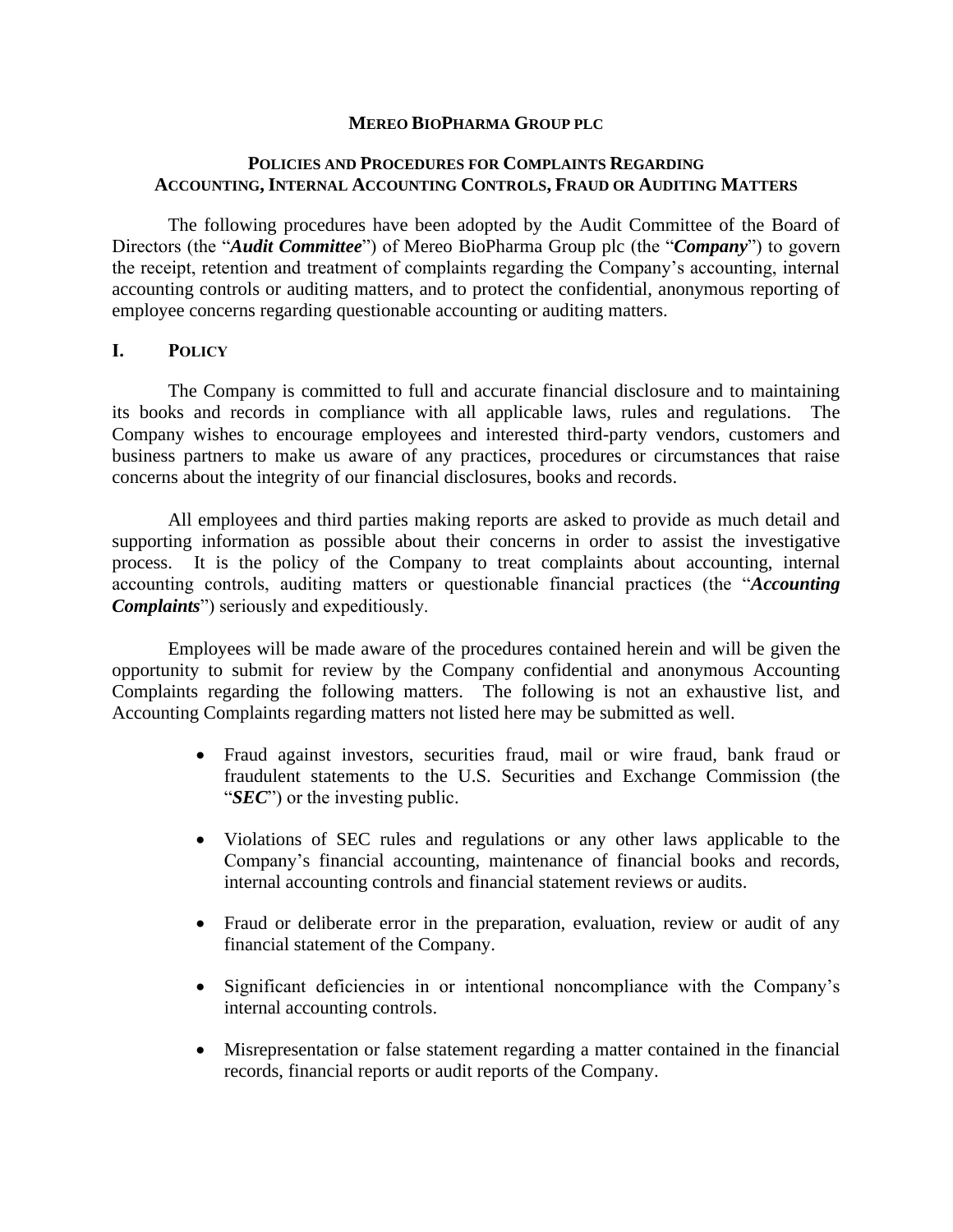- Deviation from the full and fair reporting of the Company's financial condition.
- Violations of any rules and regulations applicable to the Company.

If requested by the employee, the Company will protect the confidentiality and anonymity of the employee to the fullest extent possible, consistent with the need to conduct an adequate review. Vendors, customers, business partners and other parties external to the Company will also be given the opportunity to submit Accounting Complaints; however, the Company is not obligated to keep Accounting Complaints from non-employees confidential or to maintain the anonymity of non-employees.

Accounting Complaints will be reviewed under Audit Committee direction and oversight by the Company's Compliance Officer or such other persons as the Audit Committee determines to be appropriate. The Company's Compliance Officer is the Company's General Counsel or, if the Company's General Counsel is unavailable, the Company's Chief Financial Officer.

The Company will abide by all laws that prohibit retaliation against employees who lawfully submit complaints under these procedures.

In the event that the Company contracts with a third party to handle complaints or any part of the complaint process, the third party will comply with these policies and procedures.

## **II. PROCEDURES**

The Company urges any person desiring to make an Accounting Complaint to contact the Compliance Officer directly. For persons who wish to make an Accounting Complaint but do not wish to contact the Compliance Officer directly, the Company has established alternative procedures to report an Accounting Complaint anonymously. Any person who desires to report an Accounting Complaint has four (4) options for doing so (and may elect to use any of them).

# A. Receipt of Accounting Complaints

# 1. *Whistleblowing Hotline*

Any person with an Accounting Complaint can use the secure Whistleblowing Hotline to submit his or her Accounting Complaint. Employees who call this number need not leave their name or other personal information and reasonable efforts will be used to conduct the investigation that follows from any employee call in a manner that protects the confidentiality and anonymity of the employee making the call. The intake phone call may be received by a third-party contractor specifically engaged to provide the hotline services. Among other things, the following information may be requested by the person receiving the call:

- if the caller is an employee, the business function in which the caller works and, if the caller is a non-employee, where such person is employed or such person's relationship to the Company;
- any relevant information concerning the allegations; and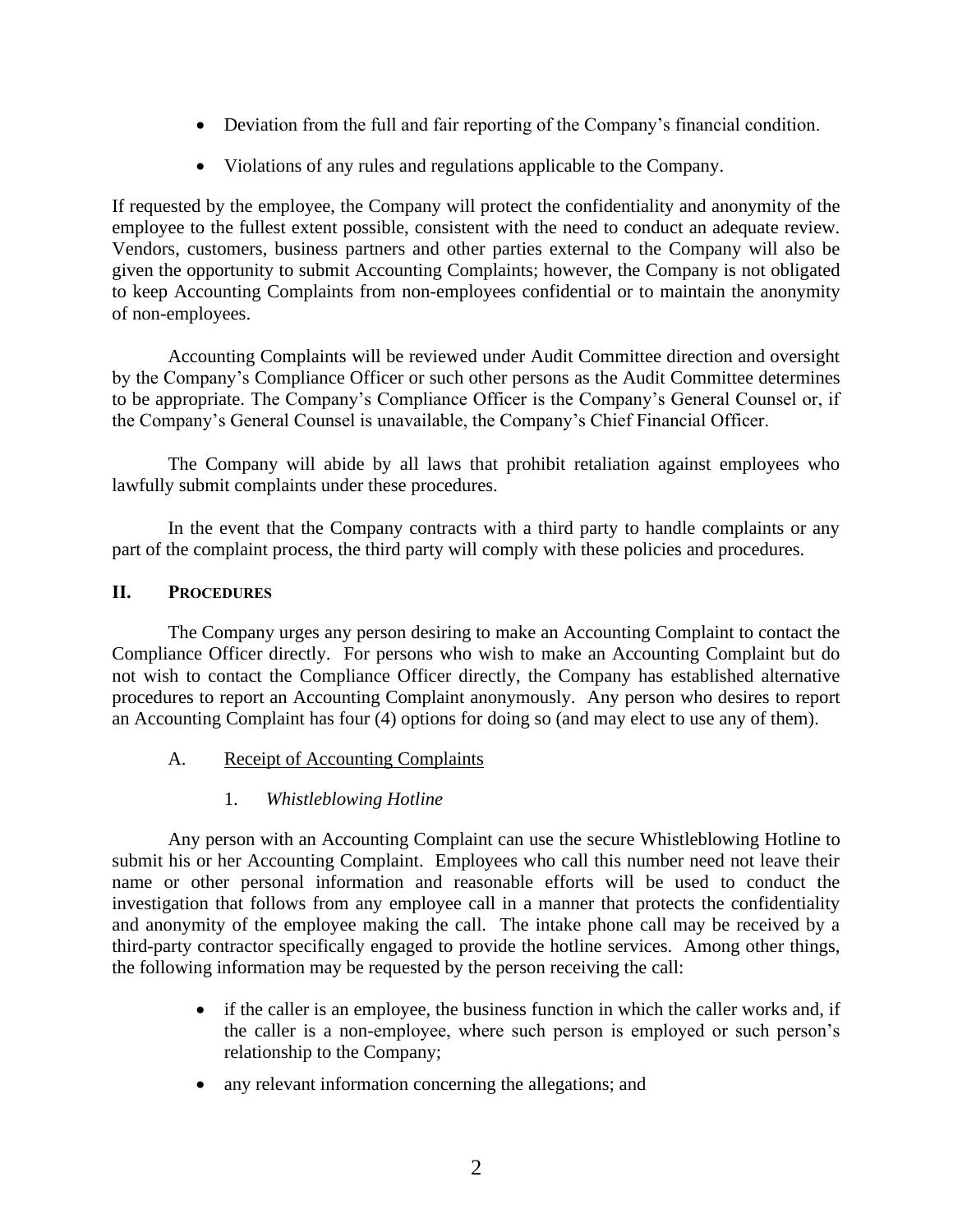• name of the caller (unless an employee decides to remain anonymous).

The information from the call will be documented in a format acceptable to the Company and shall include at a minimum a written description of the information received concerning the Accounting Complaint allegations and shall be provided to the Compliance Officer.

# 2. *Fraud and Whistleblower Complaint Form on the Company's Website*

Any employee with an Accounting Complaint may follow the Whistleblowing Hotline [link](https://www.whistleblowerservices.com/mreo/) on the Company's website. The link opens a Secure and Encrypted Web Form in which an employee may submit an Accounting Complaint.

Reasonable efforts will be used to conduct the investigation that follows from any employee submission of an electronic Accounting Complaint through the Company's website in a manner that protects the confidentiality and anonymity of the employee making the complaint.

## 3. *Audit Committee*

Any person with an Accounting Complaint can report to the Audit Committee openly, confidentially or anonymously. Fraud and accounting allegations can be made orally or in writing to the members of the Audit Committee. Employees submitting this information need not provide their name or other personal information and reasonable efforts will be used to conduct the investigation that follows from any employee who reports an Accounting Complaint in accordance with the procedures set forth herein in a manner that protects the confidentiality and anonymity of the employee submitting the Accounting Complaint.

#### 4. *Written Complaints*

Any person may submit a written Accounting Complaint to the Compliance Officer at the following address:

> Mereo BioPharma Group plc One Cavendish Place London W1G 0QF UK Attn: Compliance Officer

Employees submitting this information need not provide their name or other personal information and reasonable efforts will be used to conduct the investigation that follows from an Accounting Complaint from an employee in a manner that protects the confidentiality and anonymity of the employee submitting the Accounting Complaint.

- B. Treatment of Accounting Complaints
	- 1. An Accounting Complaint made under these procedures shall be directed to the Compliance Officer and/or the Audit Committee according to the procedures set forth above, and in the event of the Compliance Officer's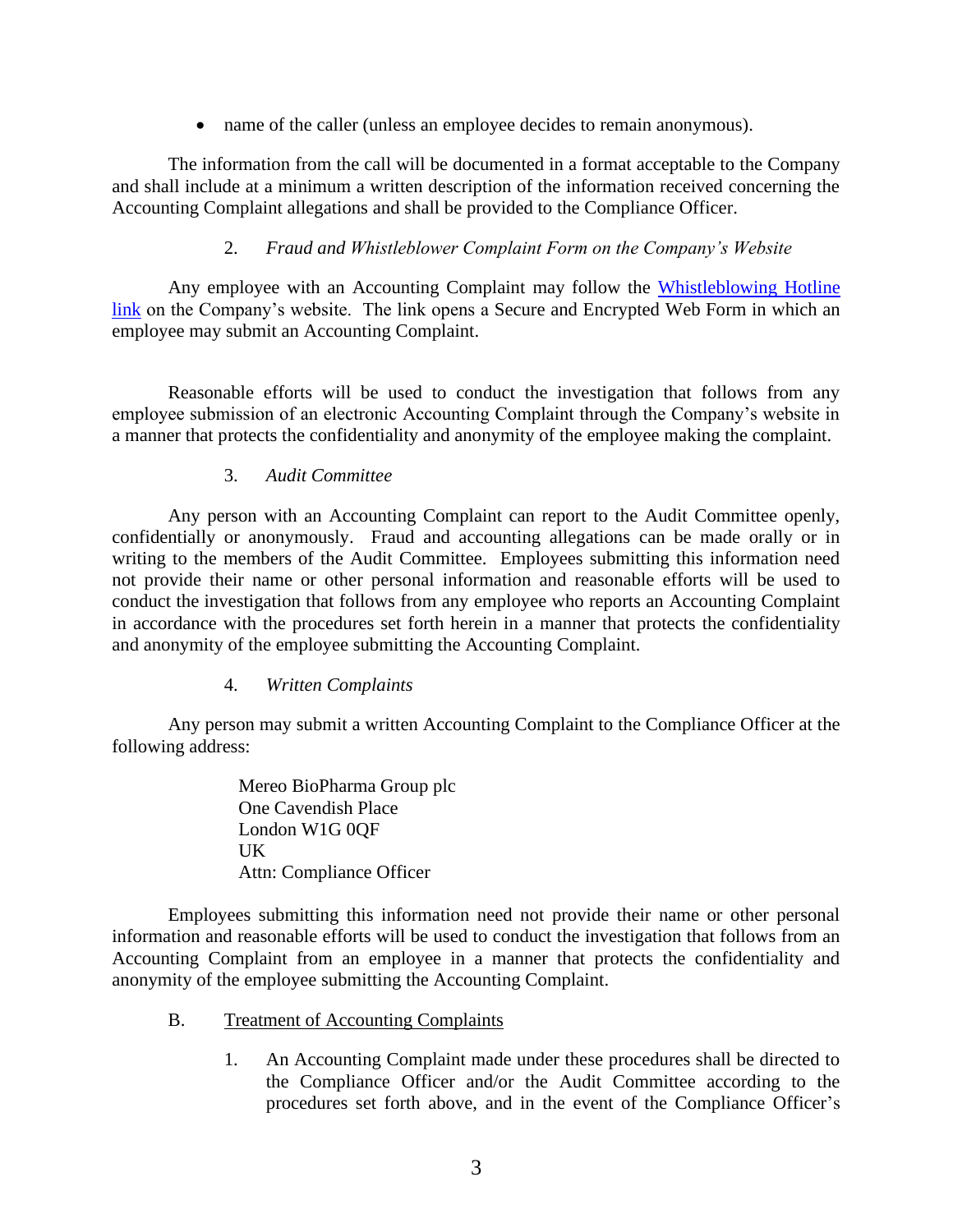extended absence, the chairperson of the Audit Committee, who shall report directly to the Audit Committee on such matters.

- 2. The Compliance Officer or the Audit Committee, as applicable, shall review the Accounting Complaint, and may investigate it himself or herself or themselves or may assign another employee, outside counsel, advisor, expert or third-party service provider to investigate or assist in investigating the Accounting Complaint. The Compliance Officer or the Audit Committee, as applicable, may direct that any individual assigned to investigate an Accounting Complaint work at the direction of or in conjunction with the Company's legal counsel or any other attorney in the course of the investigation.
- 3. Unless otherwise directed by the Compliance Officer or the Audit Committee, as applicable, the person assigned to investigate will conduct an investigation of the Accounting Complaint and report his or her findings or recommendations to the Compliance Officer or the Audit Committee, as applicable. If the investigator is in a position to recommend appropriate disciplinary or corrective action, the investigator also may recommend disciplinary or corrective action.
- 4. If determined to be necessary by the Compliance Officer or the Audit Committee, as applicable, the Company shall provide for appropriate funding, as determined by the Compliance Officer or the Audit Committee, as applicable, to obtain and pay for additional resources that may be necessary to conduct the investigation, including without limitation, retaining outside counsel and/or expert witnesses.
- 5. At least once per each calendar quarter and whenever else as deemed necessary, the Compliance Officer shall submit a report to the Audit Committee and any other member of Company management that the Audit Committee directs to receive such report, that summarizes each Accounting Complaint made within the last 12 months and shows specifically: (a) the complainant (unless anonymous, in which case the report will so indicate), (b) a description of the substance of the Accounting Complaint, (c) the status of the investigation, (d) any conclusions reached by the investigator and (e) findings and recommendations.
- 6. At any time with regard to any Accounting Complaint received by the Compliance Officer or the Audit Committee, as applicable, the Compliance Officer may specify a different procedure for investigating and treating such an Accounting Complaint, such as when the Accounting Complaint concerns pending litigation, in which case it must be reported to the members of the Audit Committee.